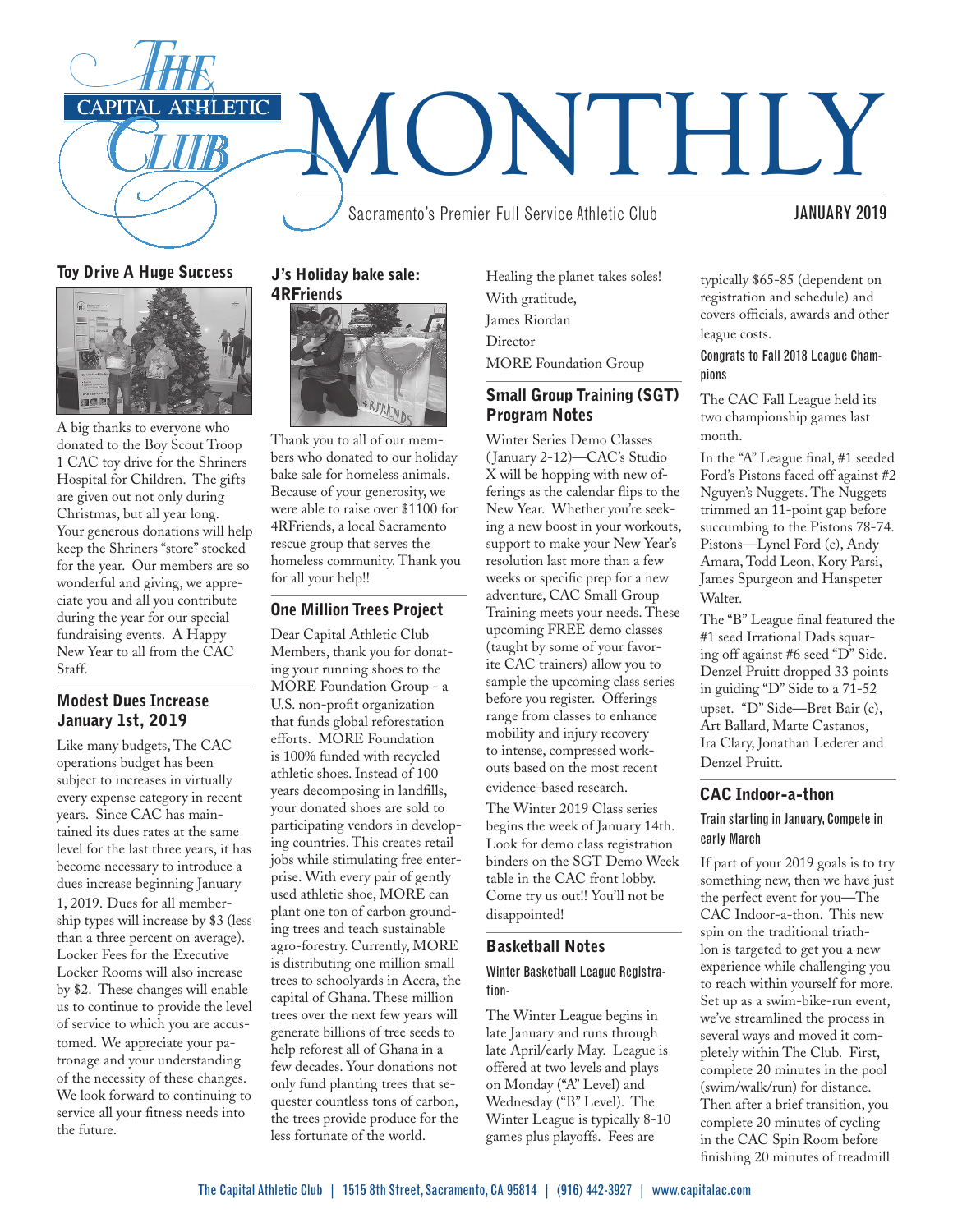work in Studio 1. At each stage, you can compete against yourself, maximizing the overall distance you complete. In the end, you can choose to be evaluated against the other competitors (or not). We just want to be there with support (clinics, weekly emails, training groups) so you can complete a new challenge.

Look for the Indoor-a-thon registration binder and information sheets on the CAC front desk and start your training today!!

#### Volleyball News

Congratulations to our Fall League Champs! It's time to kick-off our Winter Volleyball League here at CAC! Leagues start January 8th and 10th! We are looking forward to great play during both of our Co-ed Volleyball league nights! For more information, please contact our League Administrator, Brooke McManus, for more league information! bmcmanus@capitalac. com

#### Pilates News

#### Pilates and Your New Year's Resolutions

Happy New Year! Did you know that according to U.S. News, 80% of New Year's Resolutions are abandoned by mid-February? A depressing statistic indeed! Here are 3 ways that Pilates Studio classes at CAC can help you stay on track to succeed:

1. Banish Aches & Pains: Many of us have everyday aches and pains from tight muscles and connective tissues. Pilates on the Reformer offers many exercises that strengthen as well as stretch these tissues, which can alleviate and often times eliminate these annoying discomforts. Our Pilates Teachers incorporate tension releasing movements with the strengthening and toning exercises that improve posture, reduce muscular imbalances and develops a deeper mind-body connection. We'll be more likely to stick with our resolutions if we feel better physically and

#### mentally!

2. Builds Self Confidence: Pilates is beneficial physically, of course, but it can also improve selfimage and emotional well-being. Reformer exercises are progressive, building on the fundamental exercises through the advanced. When we begin on the Reformer the exercises are challenging our coordination as well as our ability to concentrate. We can see and feel our progress in as little as 5 sessions! Joseph Pilates said, "In 10 sessions you'll feel the difference, in 20 you'll see the difference, and in 30 you'll have a whole new body". We offer members 2 classes per week at no extra cost after clearance into the program. You can set that goal of 30 sessions and you'll blow right through February's resolution "end date".

3. Variety is the Spice of Life: Pilates on the Reformer is an amazing compliment to your current routine, and every class is different in both the physical and mental challenges. Whatever you love to do at the club, Pilates can improve your performance! Between the Mat classes and the Studio classes you will be introduced to hundreds of exercises. Our Pilates teachers, with their individual personalities and styles will keep your workouts interesting and challenging! Boredom is banished because we provide an option for every BODY in class!

Try a Reformer Demo class on Saturday, January 12th or 26th at 11:00am in the Pilates Studio! Sign up in the binder at the front desk.

Pilates Studio class changes:

Welcome back Liz Yokoyama to the Thursdays 4:30pm and 5:30pm Reformer 1 and Saturdays, 9:00am Reformer 1 & 10:00am Mixed Level classes!

Fridays 10:00am will be Mixed Level beginning January, 4th.

# Advocare available at the pro shop;

Spark -

20 Vitamins and minerals, a

healthy and balanced source of energy (two sizes) with 3-5 hours of mental focused energy - A replacement for coffee or sodas and even your multi-vitamin. Rehydrate -

Helps replace minerals and electrolytes lost through sweat and activity, delay the onset of fatigue, maintain proper metabolism, and supports recovery after a workout. Using a blend of 16 vitamins, minerals and important electrolytes, Rehydrate helps prevent cramping during and after exercise.

#### Post Workout Recovery Shake -

A blend of 30 vitamins, minerals, and other nutrients that aid

#### Morgan Merrill Beauty Esthetician New Year, New Skin!

Did the holidays leave your skin dry? Dehydrated? Congested?

Peel away the holiday stress with a Signature Face Lift treatment. This treatment uses a layering of enzymes to get a deep exfoliation to reveal glowing, hydrated skin!

Start 2019 with fresh, glowing, smooth skin! On special for \$80! Regularly \$90. Save \$10!

Don't know what to get that hard to shop for person in your life? MM Beauty offers gift certificates! Contact Morgan at 916-520- 9310 to purchase or by email at morganmerrillbeauty@gmail.com. Morgan is available by appointment and is now available with more hours for your convenience! Contact her today!

#### Brian, Janis, Andrew, and Rico Massage Department

#### It's A New Year……..

Need to relax? Need to loosen tight muscles? Want to treat yourself? Hey, it's the New Year, there is no better time to take care of yourself. After your massage, you will be surprised at how good you feel. You'll say, "Wow, I didn't notice how tight my jaw was." or "Gee, my hamstrings were so tight, I had no idea." With the hustle and bustle of the holiday season, our bodies can take a beating. Instead of botox, get a massage to help relax between those brows. Massage can help release muscles that are tight and it can also help our brains relax. Now's the time, get a massage. Make your appointment today at the Front Desk. For those clients that we saw in 2018 we say "Thank You" for letting us help you make this transformation. Working with you all is a gift for us. If you haven't tried massage, we invite you to make 2019 the year you experience the difference that massage will make in your lives. "Happy, Healthy New Year" from Brian, Rico and Andrew, your Capital Athletic Club massage staff.

Cheerio~ Brian, Rico and Andrew

in muscle building and help minimize occasional soreness when taken during or after physical activity while also helping to replenish energy levels. A unique blend of high-quality protein and carbohydrates that give the body the energy and structural support for recovery Post-Workout Recovery also contains branched chain amino acids (BCAAs) to support muscle growth and

A high powered portable and quick source of energy that helps sharpen mental forcus, is sugar free and is perfect for the person

endurance. Slam -

on the go.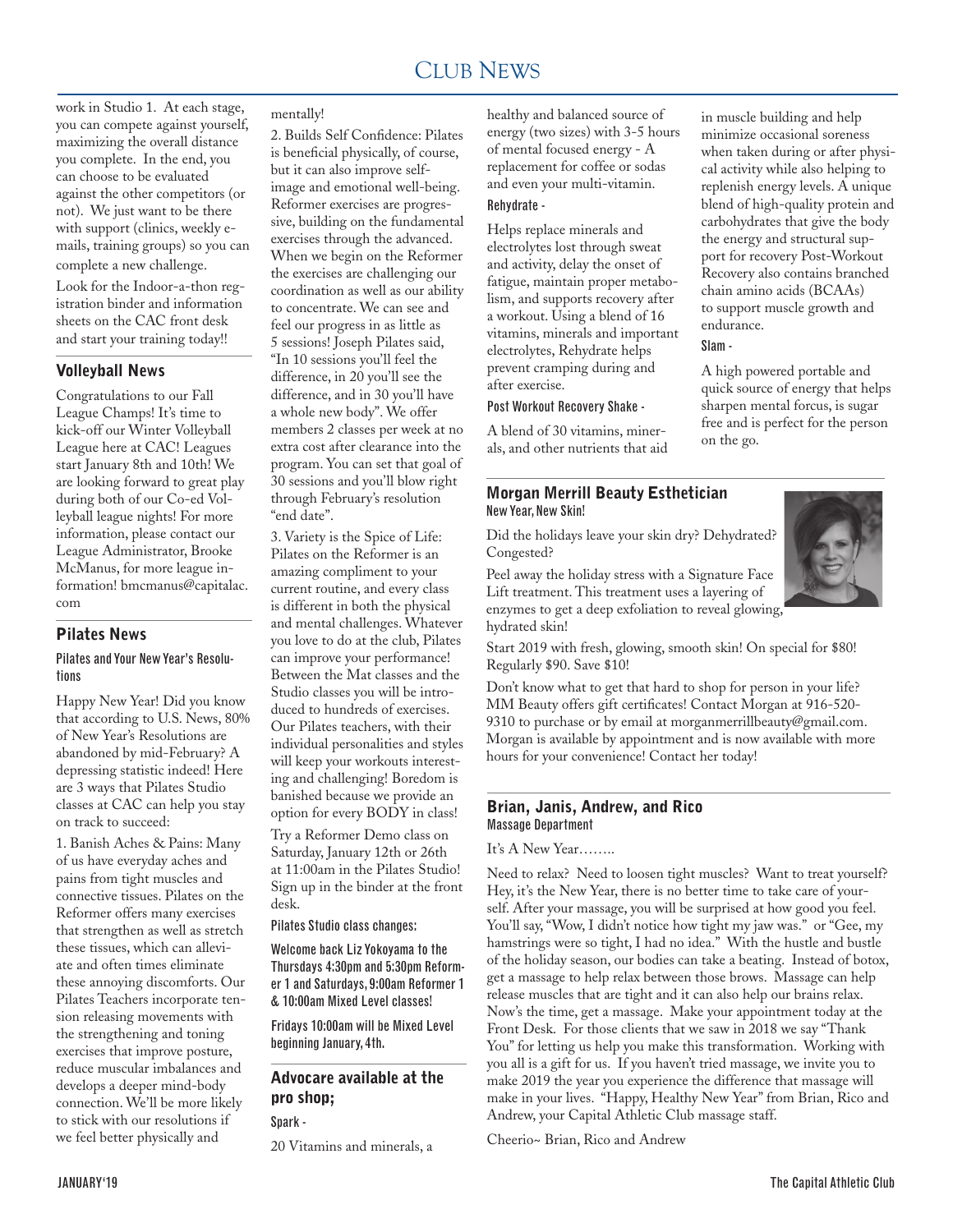# DEPARTMENT NEWS

#### Rick Leonard General Manager

• For those of you that frequent the Club often, GREAT!, We love it! Keep up the good work. You are and have experienced the positive effects of your well invested time & effort. For others they are envious of you. We are here at the Club to help everyone. If you need your



program refreshed, we got it. Need a coach to keep you accountable; yoga, martial arts, Zumba, cycle, Pilates and a vast array of other classes available to keep you motivated?

- If you want or need a little more personal attention we have personal training options or small group classes available. The toughest thing is getting through the door of the Club. Just know that when you leave you will feel much better. If your joints are sore, move them! They will feel better. If you are tired, get moving! I guarantee you will get energized. If you you feel down or stressed out get moving and get the endorphins flowing. Take time to relax at the Club as well. Your mental health is just as important as your physical health. And it will keep you in the habit of coming to the Club. Take time sit in the spa, use the dry sauna or steam room. Each of them also have many physical benefits.
- BOTTOM LINE! WE WANT TO SEE YOU AT THE CLUB.
- Thank you to all that participated in the toy Drive providing gifts for the children at Shriners Hospital. Also Kudos to Jonna and those of you that helped bake the goodies, ran the desert table donated money and purchased the product to support the street vets. It is great seeing the community that we have at the Club. You are all special.

#### Jonna Edwinson Group Fitness Director

• Happy New Year students! We look forward to leading you through some great classes this year to get you to your goals. Whether it's weight loss, flexibility, conditioning, or just a fun experience, we have you covered!



- • New Monday 6:00am breakfast club with Jonna. We are bringing back the Monday class for the early birds. This class will focus on legs, as Wednesday with Bernadette is arms and Friday is abs/glutes with Scott. This is a cardio based circuit class allowing you to organize your M/W/F workouts with a pre-planned body part to focus on, so that you don't overtrain in class.
- • Tuesday 6:30pm Zumba with Magda is still going strong and we are excited to have another dance class available for you in the evening.
- • Ballet Pilates is one of our featured classes on the schedule right now. This barefoot class is the perfect combination of tone, stretch, cardio and dance all in one. A barre class without the bar, easy to follow combos, and great music. Join Bonnie on Monday's at 6:15pm and Jonna on Saturday's at 10:30am.
- • With the New Year we have lots of new bodies in class. We ask that you arrive early for set up, as space can be limited. We also ask that you speak to the instructor before class, if you have any questions or injuries we need to know about.

#### Brooke McManus Membership

Happy New Year! We hope that 2019 will bring you good health and great fitness accomplishments here at the Club! Please don't forget to supply your friends and family with your free 10 day passes along with many other generous deals on services such as, Massage, Estheti-



cian Services, Salon Services, Member's Café selection, Personal Training, and Small Group Training that you received in our Holiday discount card! Discounts expire February 28, 2019 \*Limit One pass per person

- Refer a friend, family member, or co-worker to help them get started on their New Year's Resolution and receive a \$50 Referral Credit for referring a new member to the Club! It's a WIN-WIN! Please contact Tom and Brooke in our membership department for the current enrollment special!
- • Tired of getting monthly bills? You can prepay your membership for the YEAR! As an annual prepaid member, you receive your 13th month for free! You are not locked into a 12 month commitment, so if you have to cancel your membership, we can refund your prepaid balance! If you're in it for the long-haul, then it just makes sense! Please stop by our administration office for annual prepaid membership inquiries!
- Follow CAC on all of our Social Media Platforms! Twitter: @capitalathletic Instagram:@capitalac Facebook: @capitalathleticclub

#### John O'Sullivan Athletic Director, Newsletter Editor

#### josullivan@capitalac.com

• 'No rest is worth anything except the rest that is earned!'



- Fee based personal training is available if you want to reach your goals faster, more effectively or even add to the list of goals you have.
- Check out the training coupon in last month's newsletter! A discount on a 4 session package.

## Capital Cutters

Contact Michelle (916-812-2352), Linda (916-479-3709), Veronica (916-256-6738), or Jennifer (916-430-9484) today to set up an appointment.



• 7th at 7 - Help us start off the New Year right! Come mingle with the Capitol Cutters stylists, January 7th at 7:00pm. Enjoy yummy appetizers, bubbly, raffle, and a prize wheel as an appreciation gift from us to you. Exclusive offers on future salon services also available for all who attend. EVERYONE leaves a winner! We can't wait to answer any hair questions you may have and to get to know you all a little better. Here's to the New Year… See you there!

# Happy New Year!